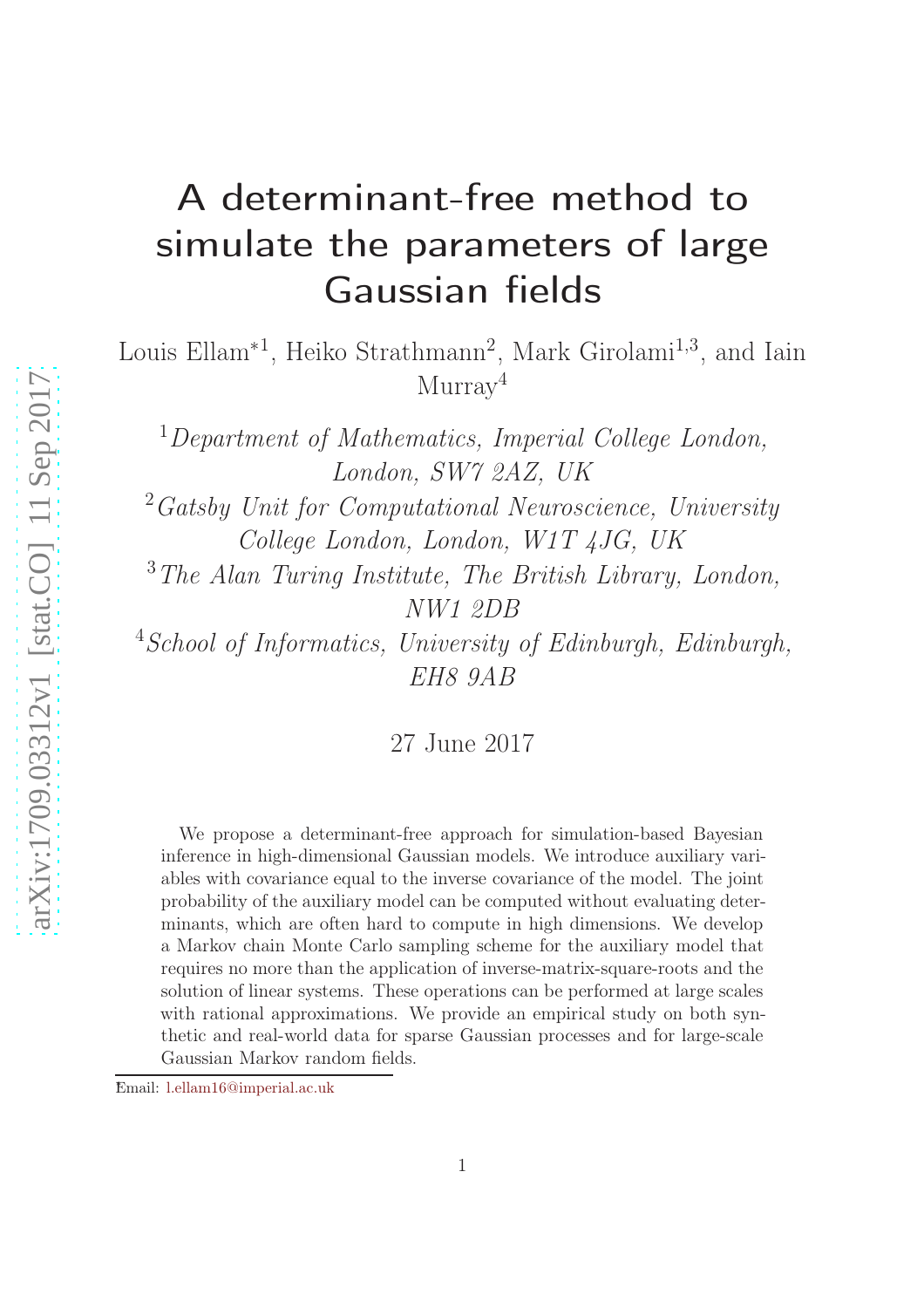Keywords: Bayesian inference; Markov chain Monte Carlo (MCMC); Gaussian processes (GPs); Gaussian Markov random fields (GMRFs); Data augmentation; Rational approximations.

## 1 Introduction

Linear Gaussian models are one of the most fundamental tools for statistical analysis, with diverse applications such as spatial modelling, uncertainty quantification, dimensionality reduction, and time-series modelling, e.g. speech recognition or even analysing high-dimensional recordings of neural activity [\(Roweis and Ghahramani](#page-15-0), [1999;](#page-15-0) [Rosti](#page-15-1), [2004;](#page-15-1) [Macke et al.,](#page-14-0) [2011\)](#page-14-0). A set of n observations,  $y$ , is assumed to be generated from a set of latent Gaussian variables,  $x$ , which are subject to a linear transformation  $A$  and corrupted by independent Gaussian noise  $\epsilon$ . Popular examples include non-parametric regression with Gaussian processes (GPs, [Rasmussen and Williams](#page-14-1), [2006](#page-14-1)) or modelling spatial phenomena using Gaussian Markov random fields (GMRFs, [Rue and Held](#page-15-2), [2005](#page-15-2); [Lindgren et al.](#page-14-2), [2011\)](#page-14-2). GPs are often based on full covariance matrices, which means none of the variables are marginally independent. In contrast GMRFs directly encode conditional independence relationships via zero elements in the precision matrix, which as a result is often sparse.

We focus on Bayesian posterior inference for linear Gaussian models. It is possible to obtain closed form expressions for key quantities such as the marginal likelihood and posterior predictions. However, computing these quantities in practice is difficult for large problems. For  $n$  modelled variables, an evaluation of the (normalised or unnormalised) probability density function costs  $\mathcal{O}(n^3)$  time and  $\mathcal{O}(n^2)$  memory. These costs arise from the solution of a linear system and the evaluation of a matrix determinant. There is a large literature on computationally motived approximations to the model itself, for example via sub-sampling or low-rank approximations [\(Quiñonero-Candela and Rasmussen](#page-14-3), [2005\)](#page-14-3), however, exact Bayesian inference for large models remains a challenging problem.

We can compute some properties of models with sparse covariance or precision matrices using two families of numerical linear algebra methods. These methods exploit the fact that large sparse matrices can be stored, and their products with vectors can be computed. Krylov methods, such as the linear solver conjugate gradient and multishift variants [\(Simpson,](#page-15-3) [2008](#page-15-3); [Jegerlehner,](#page-14-4) [1996](#page-14-4)), can solve linear systems with just matrix-vector products. Rational approximations reduce the computation of matrix functions, such as the determinant, inverse, or square root, to solving a family of linear equations – with error guarantees that are straight-forward to control and can even be set to floating point precision [\(Higham and Lin,](#page-14-5) [2013;](#page-14-5) [Kennedy](#page-14-6), [2004\)](#page-14-6). A combination of these methods has been successfully applied to sample from high-dimensional Gaussian distributions [\(Aune et al.](#page-13-0), [2013\)](#page-13-0), and to perform maximum likelihood inference by estimating the log-determinant term [\(Aune et al.,](#page-13-1) [2014\)](#page-13-1). A number of numerical approximations are available for estimating the log-determinant term, for example, those discussed by [Bai et al.](#page-13-2) [\(1996\)](#page-13-2), [Han et al.](#page-14-7) [\(2015\)](#page-14-7), and [Saibaba et al.](#page-15-4) [\(2016\)](#page-15-4). Recently, an inversion-free approach for inferring point-estimates of covariance parameters of large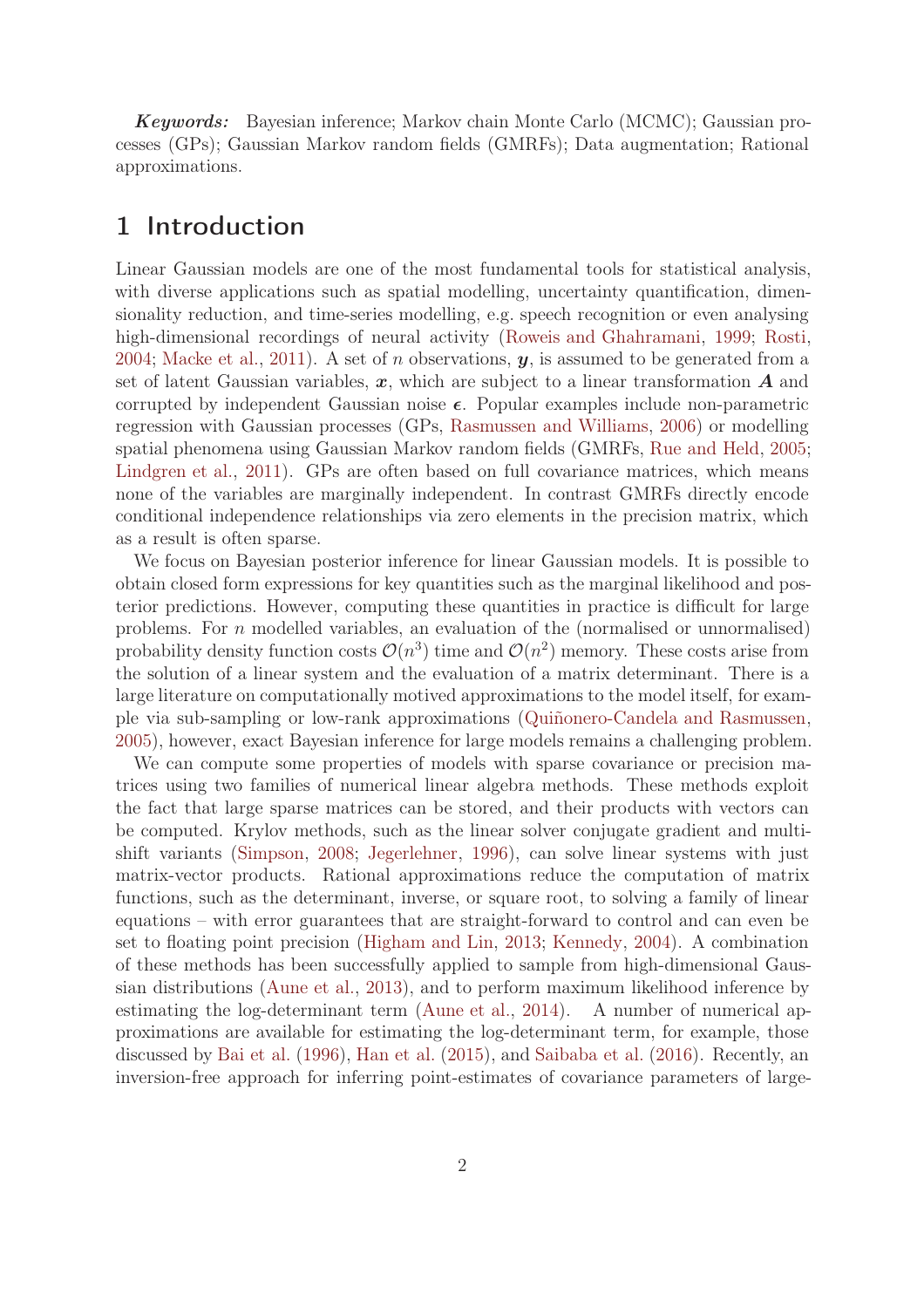scale Gaussian distributions was proposed by [Anitescu et al.](#page-13-3) [\(2017\)](#page-13-3). The approach is based on an alternative objective function than maximum likelihood, while asymptotically converging to the same solution.

Bayesian inference of the covariance parameters, however, remains largely an open problem. Markov chain Monte Carlo (MCMC) methods are 'asymptotically exact', but most previous work has limited scalability as the methods need to compute determinants (e.g., [Murray and Adams](#page-14-8), [2010](#page-14-8)). [Lyne et al.](#page-14-9) [\(2015](#page-14-9)) realised that the logdeterminant estimator by [Aune et al.](#page-13-1) [\(2014](#page-13-1)) is unbiased, and can therefore be combined with the 'exact-approximate' framework within a pseudo-marginal MCMC algorithm [\(Andrieu and Roberts,](#page-13-4) [2009\)](#page-13-4) – as also used by [Filippone and Girolami](#page-13-5) [\(2014\)](#page-13-5). A complication is the need to transform an unbiased estimator of the log-determinant into an unbiased estimator of the determinant itself, which [Lyne et al.](#page-14-9) [\(2015\)](#page-14-9) achieved via random truncation (Russian roulette) of the infinite series expression of the exponential function. Apart from theoretical issues around the existence of positive unbiased estimators for Russian roulette [\(Jacob et al.](#page-14-10), [2015\)](#page-14-10), unfortunately, for a real-world model of global ozone distributions [\(Lindgren et al.,](#page-14-2) [2011\)](#page-14-2), the combination of Russian roulette and pseudo-marginal MCMC turned out to be too fragile and the resulting Markov chain in practice did not converge reliably.

In this paper we introduce an alternative MCMC approach to perform asymptotically exact inference on large-scale Gaussian models. We introduce auxiliary variables so that the joint distribution of the model and auxiliary variables contains no determinants. In return for removing determinants we need to update the auxiliary variables, which can be performed with the application of inverse-matrix-square-roots. In the case that the inverse-matrix-square-root of the covariance is unknown, we use rational approximations in the spirit of [Aune et al.](#page-13-0) [\(2013](#page-13-0)) to perform tuning-free updates. Our scheme is considerably simpler than the approach taken by [Lyne et al.](#page-14-9) [\(2015](#page-14-9)), and by avoiding the pseudo-marginal framework there is no need to tune the internal unbiased estimators. Our approach scales well to high-dimensional models, provided that the application of an inverse-matrix-square-root can be carried out reliably. In the case of a poorlyconditioned model, in which the inverse-matrix-square-root is unknown, the underlying Krylov method may converge slowly, or not at all to within the desired tolerance.

In the remainder of the paper, we give details on the linear Gaussian model itself and the computational challenges, here for the case of using MCMC for posterior inference. We introduce our auxiliary model, which avoids the need to compute matrix determinants, and describe a sampling scheme for the resulting joint distribution – including some necessary background on rational approximations. Finally, we empirically study the method on some toy and real-world examples. For models with well-behaved covariance or precision matrices, our determinant-free method can outperform MCMC using standard Cholesky factorisations.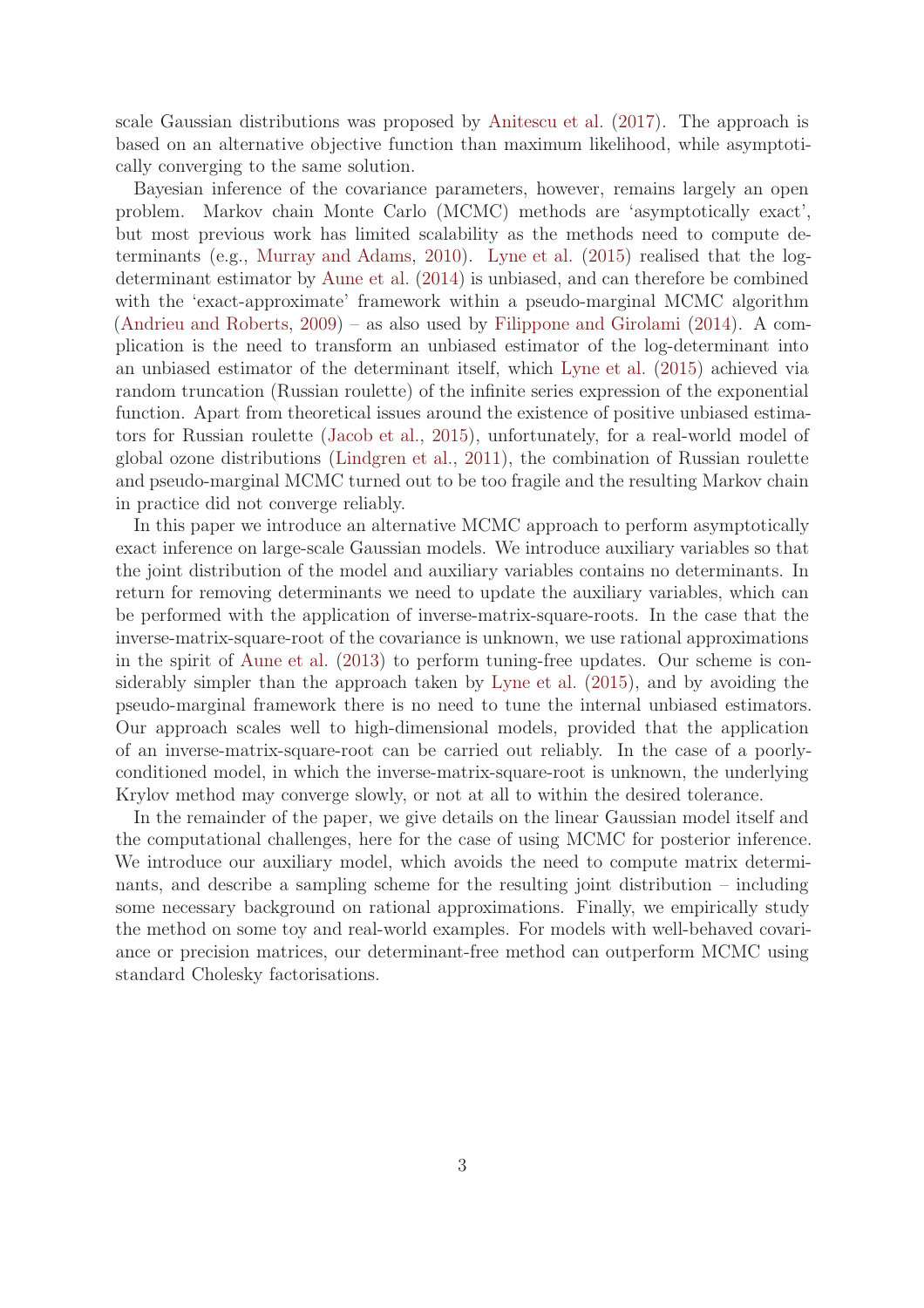# 2 Background

We consider linear models of the form

$$
y = Ax + \epsilon. \tag{1}
$$

Here, observations  $y \in \mathbb{R}^n$  are a linear transformation  $A \in \mathbb{R}^{n \times m}$  of independent Gaussian latent variables,

<span id="page-3-2"></span>
$$
x \in \mathbb{R}^m \sim \mathcal{N}(\mu_\theta, \Sigma_\theta), \tag{2}
$$

with independent Gaussian additive noise<sup>1</sup>  $\boldsymbol{\epsilon} \in \mathbb{R}^n$  and covariance matrix  $\tau^{-1} \boldsymbol{I}$ . Since the model is linear and Gaussian, the marginal likelihood,  $p(\mathbf{y}|\boldsymbol{\theta})$ , is also Gaussian, i.e.

<span id="page-3-0"></span>
$$
y|\theta \sim \mathcal{N}(A\mu_{\theta}, S_{\theta})
$$
\n(3)

with covariance  $S_{\theta} = \tau^{-1} I + A \Sigma_{\theta} A^{\top}$ .

Two common examples with this set-up are finite-dimensional realizations of a Gaussian process (GP) and Gaussian Markov random field (GMRF) models, often with dense covariance and sparse precision matrices, respectively.

For these models to be of any practical use, it is necessary to determine suitable parameter values  $\theta$ . In a Bayesian setting, we define a prior density  $p(\theta)$  and combine it with the likelihood in [\(3\)](#page-3-0). Bayes' theorem induces the posterior

<span id="page-3-1"></span>
$$
p(\theta|\mathbf{y}) \propto p(\mathbf{y}|\theta)p(\theta), \tag{4}
$$

which is intractable for most non-trivial applications. While there are many approximate inference schemes to explore the posterior [\(4\)](#page-3-1), e.g. variational methods, we here focus on simulation via Markov chain Monte Carlo (MCMC), which has the advantage of being asymptotically exact. MCMC methods seek to generate samples  $\{\bm{\theta}^{(i)}\}_{i=1,2,...} \sim p(\bm{\theta}|\bm{y})$  to represent the posterior. These samples can be used to estimate the posterior expectation of arbitrary functions, such as the posterior mean. In this paper we will use the standard Metropolis–Hastings (MH) algorithm.

#### 2.1 Determinants in high dimensions

To evaluate the likelihood in [\(3\)](#page-3-0), the standard approach is to compute the Cholesky factorisation  $S_{\theta} = R_{\theta}^{\top} R_{\theta}$ , where  $R_{\theta}$  is upper triangular. This factorisation allows any linear system of the form  $S_{\theta}^{-1}x$  to be solved via cheap back-substitution, and provides the log-determinant as

$$
\log |\boldsymbol{S}_{\boldsymbol{\theta}}| = 2 \sum_{i=1}^{n} \log(\text{diag}(\boldsymbol{R}_{\boldsymbol{\theta}})_i).
$$

For sparse high-dimensional matrices  $S_{\theta}$ , however, this approach is unsuitable, as even storing the Cholesky factorisation is infeasible. Cholesky factors suffer from a so called

<sup>&</sup>lt;sup>1</sup>For simplicity we include  $\tau$  in the parameters  $\theta$ , although  $\tau$  doesn't effect the covariance of the latents  $\boldsymbol{x}$ .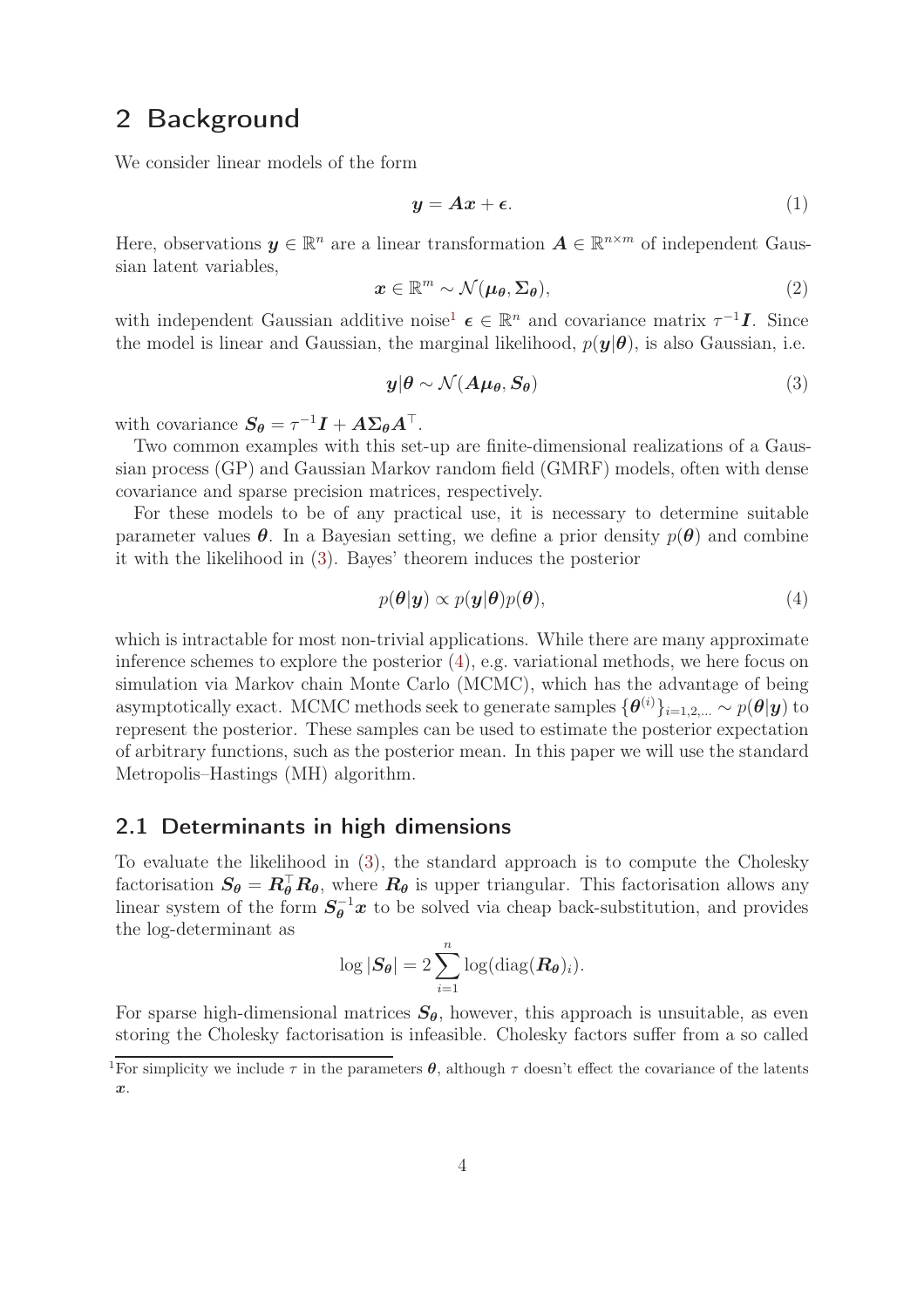fill-in effect and are generally not sparse. Currently standard computers struggle to hold Cholesky factors in memory from around  $n=10,000$ . Examples of large sparse covariance matrices are those of Gaussian processes with compactly supported covariance functions. The Cholesky factor of sparse precision matrices from GMRF models can also be used.

Unbiased estimates of log-determinants can be obtained with rational approximations and Krylov subspace methods [\(Aune et al.](#page-13-1), [2014\)](#page-13-1), although at greater expense than solving linear systems. Using these approximations to construct an MCMC method is complicated [\(Lyne et al.](#page-14-9), [2015\)](#page-14-9).

# 3 Methodology

<span id="page-4-1"></span>We augment the state space of the linear Gaussian model by introducing auxiliary variables

<span id="page-4-0"></span>
$$
z|\theta \sim \mathcal{N}(0, S_{\theta}^{-1}).
$$
\n<sup>(5)</sup>

The resulting joint posterior is then given by the product of the posterior  $p(\theta|\mathbf{y})$  in [\(4\)](#page-3-1) and the distribution over the new auxiliary variables,

$$
p(\boldsymbol{\theta}, \boldsymbol{z} | \boldsymbol{y}) \propto p(\boldsymbol{\theta}) e^{-\frac{1}{2}(\boldsymbol{y} - \boldsymbol{A}\boldsymbol{\mu}_{\boldsymbol{\theta}})^{\top} \boldsymbol{S}_{\boldsymbol{\theta}}^{-1}(\boldsymbol{y} - \boldsymbol{A}\boldsymbol{\mu}_{\boldsymbol{\theta}}) - \frac{1}{2}\boldsymbol{z}^{\top} \boldsymbol{S}_{\boldsymbol{\theta}} \boldsymbol{z}}.
$$
(6)

The normalising terms, i.e. determinants, of the original model and the augmented variables cancel,

$$
\frac{1}{\int\int p(\boldsymbol{\theta}|\boldsymbol{y})p(\boldsymbol{z}|\boldsymbol{\theta})d\boldsymbol{z}d\boldsymbol{\theta}}\propto \frac{1}{|\boldsymbol{S}_{\boldsymbol{\theta}}|^{\frac{1}{2}}|\boldsymbol{S}_{\boldsymbol{\theta}}|^{-\frac{1}{2}}}\propto 1,
$$

and [\(6\)](#page-4-0) is left with only the quadratic forms for the latent and auxiliary Gaussian variables. The original posterior in  $(4)$  is restored by marginalizing over  $z$ ,

$$
p(\theta|\mathbf{y}) = \int p(\theta, \mathbf{z}|\mathbf{y}) \, d\mathbf{z}.
$$

In other words: in order to obtain posterior samples, we can sample from the augmented distribution and subsequently discard the auxiliary variables. Our MCMC scheme alternates between two updates:

- 1. Update the auxiliary variables  $z$  keeping  $\theta$  fixed using an MCMC method for target density [\(5\)](#page-4-1).
- 2. Update the parameters  $\theta$  keeping z fixed using an MCMC method with target proportional to [\(6\)](#page-4-0).

We next specify how we implement these updates.

#### 3.1 Model parameter updates

The model parameters can be updated with standard Metropolis–Hastings (MH) updates. We use a preliminary run to estimate the covariance of the posterior  $p(\theta|\mathbf{y})$ . In our experiments we use a random walk proposal that is tuned to achieve an acceptance rate in the range of 20–40% [\(Rosenthal et al.,](#page-14-11) [2011](#page-14-11)).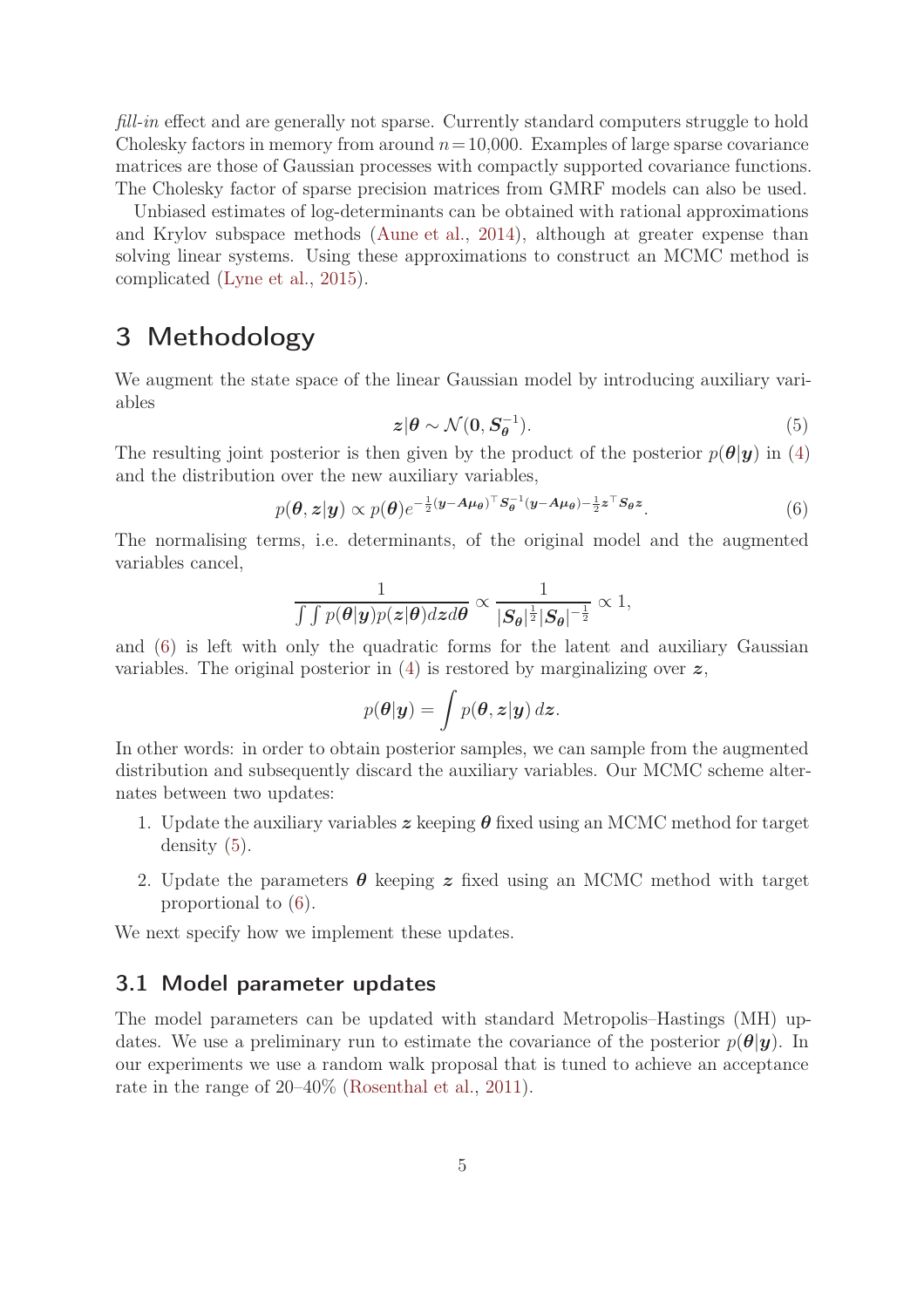#### 3.2 Auxiliary variable updates

The auxiliary variables  $\boldsymbol{z}$  could potentially be updated with MH or Hamiltonian Monte Carlo methods. However, the tuning of these updates would be challenging. Instead we perform Gibbs updates, directly resampling the auxiliary  $\boldsymbol{z}$  from its conditional distribution  $\mathcal{N}(0, S_\theta^{-1})$  $\theta^{-1}$ ). In the case that the inverse-matrix-square-root of covariance is unknown, we can't use a Cholesky factorization to perform this update for large scale problems. Instead we employ a technique from numerical linear algebra, a combination of rational approximations and Krylov sub-space methods [\(Aune et al.](#page-13-1), [2014;](#page-13-1) [Kennedy](#page-14-6), [2004;](#page-14-6) [Higham and Lin](#page-14-5), [2013](#page-14-5); [Jegerlehner,](#page-14-4) [1996](#page-14-4)). These methods, outlined in the next section, are able to compute the product of the square-root-inverse of a matrix with arbitrary vectors – only requiring matrix-vector products involving the matrix itself. In particular, we can sample from high-dimensional Gaussian distributions as long as we can quickly apply the covariance or precision matrix to a vector, and that the matrix is reasonably well-conditioned. We now distinguish the cases where we have direct access either to the sparse latent covariance matrix  $\Sigma_{\theta}$  from equation [\(2\)](#page-3-2), or to the precision  $\boldsymbol{Q_\theta} = \boldsymbol{\Sigma_{\theta}^{-1}}$  $\overline{\theta}^{\perp}$ .

Sparse covariance For the case where we have direct access to a sparse latent covariance matrix  $\Sigma_{\theta}$ , we directly compute  $S_{\theta}^{-\frac{1}{2}}w$  for a standard normal  $w$ , i.e. we generate a sample with desired auxiliary covariance  $S_{\theta}^{-1}$  $\theta^{-1}$ , via only using matrix-vector products of the form  $S_{\theta}w = \tau^{-1}w + A\Sigma_{\theta}A^{\top}w$ , i.e.

$$
\mathbf{w} \sim \mathcal{N}(\mathbf{0}, \mathbf{I}), \qquad \mathbf{z} \leftarrow \mathbf{S}_{\theta}^{-1/2} \mathbf{w}. \tag{7}
$$

**Sparse precision** For the case where we know a sparse precision  $Q_{\theta}$ , we create a set of 'fantasy observations',  $\tilde{y}$  from the model. For that, we first sample the latent variables  $\tilde{x}$  from [\(2\)](#page-3-2) with covariance  $Q_{\theta}^{-1}$  by computing  $Q_{\theta}^{-\frac{1}{2}}w'$ , using matrix-vector products of the form  $Q_{\theta}w'$ , where  $w'$  is standard Gaussian. We then generate  $\tilde{y} = A\tilde{x} + \tau^{-1}w'$ . Finally, we pre-multiply  $\tilde{y}$ , which has covariance  $S_{\theta}$ , with  $S_{\theta}^{-1}$  $\overline{\theta}^{-1}$ , to get

$$
\pmb{S}_{\pmb{\theta}}^{-1}\tilde{\pmb{y}} = \pmb{S}_{\pmb{\theta}}^{-1}\pmb{S}_{\pmb{\theta}}^{\frac{1}{2}}\pmb{w}' = \pmb{S}_{\pmb{\theta}}^{-\frac{1}{2}}\pmb{w}',
$$

which has the desired auxiliary variable covariance  $S_{\theta}^{-1}$  $\theta^{-1}$ . In practice, we employ the matrix inversion lemma:

$$
\boldsymbol{S}_{\theta}^{-1}\tilde{\boldsymbol{y}} = \tau\tilde{\boldsymbol{y}} - \tau^2\boldsymbol{A}(\boldsymbol{Q}_{\theta} + \tau\boldsymbol{A}^\top\boldsymbol{A})^{-1}\boldsymbol{A}^\top\tilde{\boldsymbol{y}},
$$

which only requires a single additional linear solve in terms of matrix-vector products involving the known  $Q_{\theta}$ . In summary, given a sparse precision, we compute

<span id="page-5-0"></span>
$$
\boldsymbol{w}' \sim \mathcal{N}(\mathbf{0}, \boldsymbol{I}), \qquad \boldsymbol{\epsilon} \sim \mathcal{N}(\mathbf{0}, \tau^{-1} \boldsymbol{I}),
$$

$$
\tilde{\boldsymbol{x}} \leftarrow \boldsymbol{Q}_{\boldsymbol{\theta}}^{-\frac{1}{2}} \boldsymbol{w}', \qquad \tilde{\boldsymbol{y}} \leftarrow \boldsymbol{A} \tilde{\boldsymbol{x}} + \boldsymbol{\epsilon},
$$

$$
\tilde{\boldsymbol{z}} \leftarrow \tau \tilde{\boldsymbol{y}} - \tau^2 \boldsymbol{A} (\boldsymbol{Q}_{\boldsymbol{\theta}} + \tau \boldsymbol{A}^\top \boldsymbol{A})^{-1} \boldsymbol{A}^\top \tilde{\boldsymbol{y}}.
$$
(8)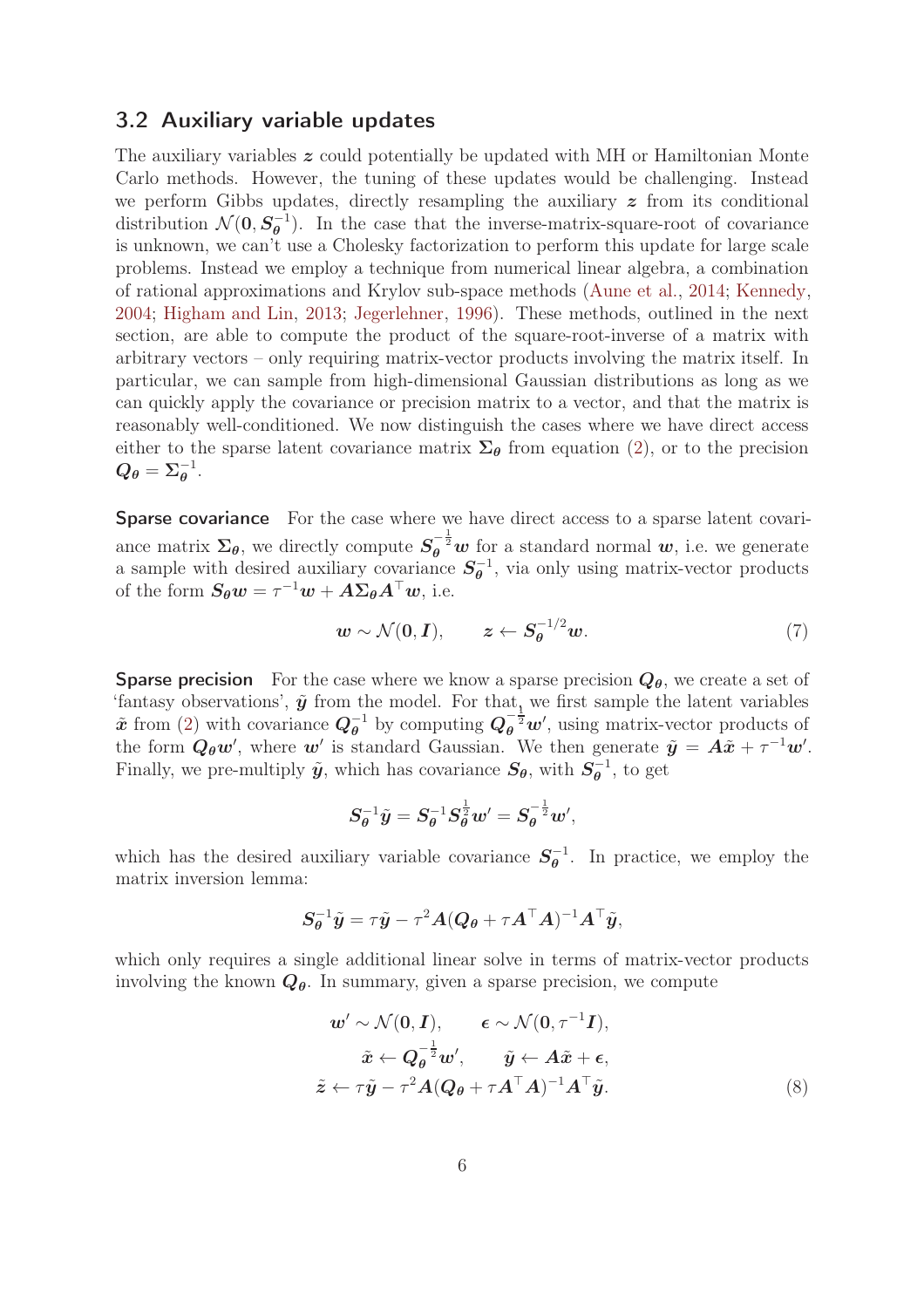#### 3.3 Rational approximations and Krylov methods

We now briefly review the methodology required to solve the large sparse linear systems in [\(8\)](#page-5-0) and matrix-inverse-square-roots in [\(8\)](#page-5-0). Crucially, this is done without ever storing dense matrices, and only requires computing matrix-vector products  $S_{\theta}w$  and  $\Sigma_{\theta}^{-1}w$ respectively (we assume either the ability to compute  $S_{\theta}w$  or that a sparse  $\Sigma_{\theta}^{-1}$  $\frac{1}{\theta}$  is given). We mainly follow the approach taken by [Aune et al.](#page-13-0) [\(2013\)](#page-13-0). Rational approximations are used to construct matrix-vector products with matrix-inverse-square-roots, e.g.  $S_{\theta}^{-\frac{1}{2}}w$ , by solving a family of sparse linear systems. Krylov space methods may be used to solve linear systems using only matrix-vector products.

The key identity, the Cauchy integral formula [\(Kennedy](#page-14-6), [2004;](#page-14-6) [Clark](#page-13-6), [2006](#page-13-6)), relates a square matrix **A** and a function f that is analytic on and inside the closed contour  $\Gamma$ enclosing the Eigenvalues of  $A$  as

$$
f(\boldsymbol{A}) = \frac{1}{2\pi i} \oint_{\Gamma} f(z)(z\boldsymbol{I} - \boldsymbol{A})^{-1} dz.
$$

Right multiplying with vector  $w$  and applying a quadrature of the integral yields

<span id="page-6-0"></span>
$$
f(\boldsymbol{A})\boldsymbol{w} \approx \sum_{i=1}^{N} \alpha_i (\boldsymbol{A} + \sigma_i \boldsymbol{I})^{-1} \boldsymbol{w}, \qquad (9)
$$

where we have to pick integration weights  $\{\alpha_i\}_{i=1}^N$  and shifts  $\{\sigma_i\}_{i=1}^N$  in order to ensure convergence. For positive definite  $\vec{A}$  and  $f(\vec{A}) = \vec{A}^{-\frac{1}{2}}$  and standard normal  $\vec{w}$ , Equation [\(9\)](#page-6-0) can be used to sample from a multivariate Gaussian with covariance  $A^{-1}$ .

Integration weights and shifts in  $(9)$  can be efficiently computed from the contour Γ, i.e. the smallest and largest Eigenvalue of  $A$ ,  $m$  and  $M$  respectively, in a standard way, e.g. [Aune et al.](#page-13-1) [\(2014](#page-13-1)). To our knowledge, this is the best known rational approximation [\(Hale et al.,](#page-14-12) [2008\)](#page-14-12). Crucially, the Frobenius norm or the error in estimating  $f(A)$  decays rapidly as

$$
\mathcal{O}\left(\exp\left(\frac{-2\pi^2N}{\ln(M/m)+3}\right)\right),\,
$$

and we can choose the number of quadrature points N to reach a desired accuracy. In practice, the contour Γ should be chosen to enclose the smallest region that contains the spectral range of  $A$  for optimal efficiency. We will see in the experiments, however, that we only need  $N \approx 20$  quadrature points to reach floating point precision, e.g.  $10^{-15}$ when using  $m = 10^{-6}$  and  $M = 10^{6}$ . Due to space constraints, we refer to the literature for further details.

Sparse (shifted family) linear systems The conjugate gradient algorithm can solve the N linear systems required in [\(9\)](#page-6-0), only requiring sparse matrix-vector products. Conjugate gradient is guaranteed to converge after  $n$  iterations for an  $n$ -dimensional system, where each matrix multiplication costs  $\mathcal{O}(n^2)$ . Depending on the condition number of the underlying matrix, however, convergence up to a reasonable tolerance can happen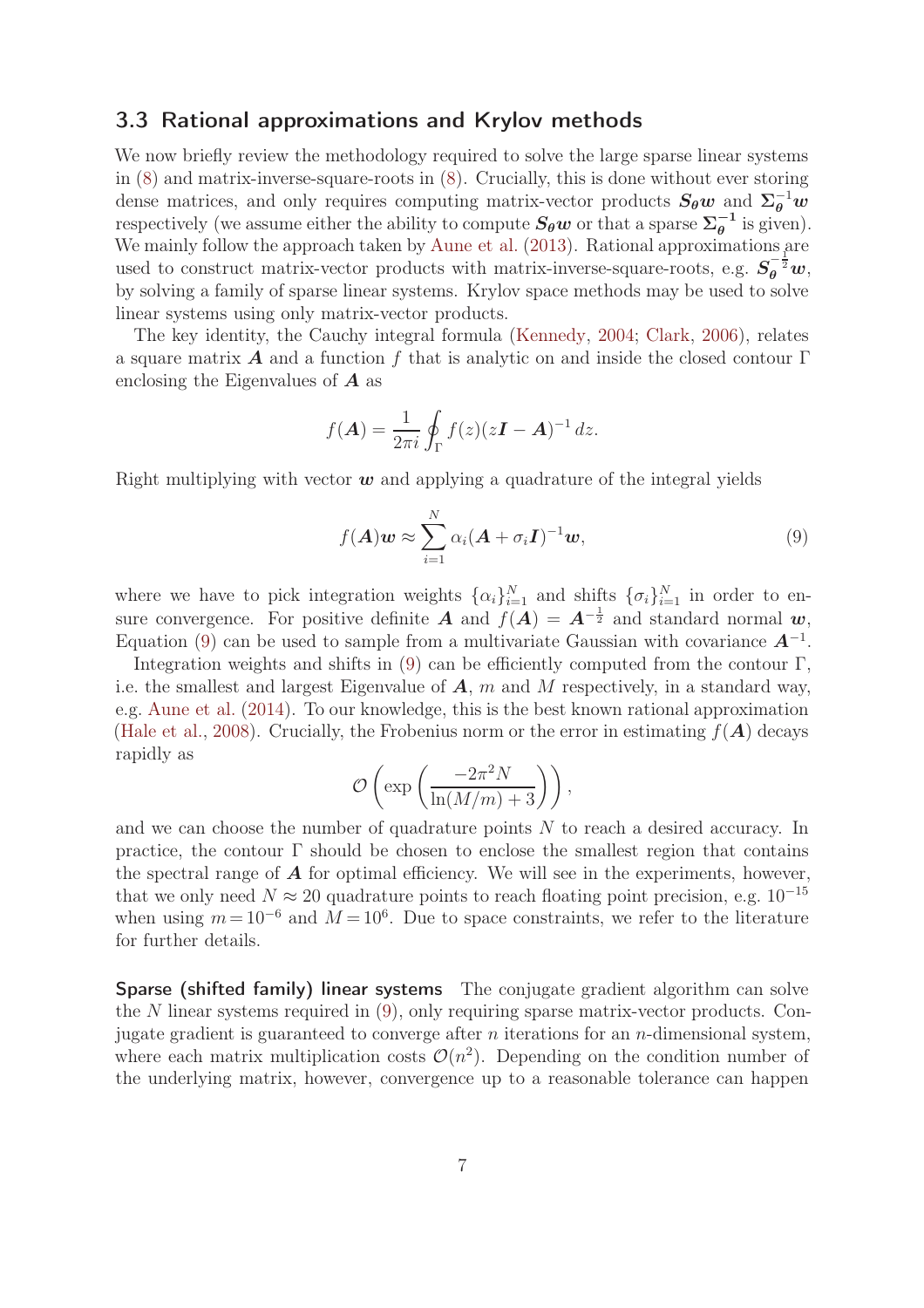at a fraction of  $n$ , and a preconditioning method can improve convergence rates [\(Benzi](#page-13-7), [2002;](#page-13-7) [Chow and Saad](#page-13-8), [2014\)](#page-13-8). The N linear equation systems in [\(9\)](#page-6-0) exhibit a special structure: only the diagonal term differs, arising from the various shifts  $\{\sigma_i\}_{i=1}^N$ . Shifted family Krylov methods can solve these systems simultaneously at the cost of a *single* solve of an unshifted system, i.e.  $(A+0\cdot I)^{-1}\boldsymbol{w}$  [\(Freund](#page-13-9), [1993](#page-13-9); [Clark](#page-13-6), [2006;](#page-13-6) [Aune et al.](#page-13-0), [2013;](#page-13-0) [Jegerlehner](#page-14-4), [1996\)](#page-14-4). Alternatively, depending on the conditioning of  $\boldsymbol{A}$ , it might be preferable to solve all  $N$  system separately, each with a different preconditioning approach [\(Simpson](#page-15-3), [2008\)](#page-15-3).

## 4 Experiments

In this section we apply our methodology to selected linear Gaussian models<sup>2</sup>. We begin with a simple toy model with a random precision matrix. Our proposed methodology runs faster than a Cholesky based approach for large models, and scales to model sizes where Cholesky factors are not practical at all due to their memory costs.

#### 4.1 Random pattern precision matrices

Consider the following model

$$
\boldsymbol{y} \sim \mathcal{N}(\boldsymbol{0}, \, (\gamma^{-1}\boldsymbol{Q} + \gamma \boldsymbol{I})^{-1}),
$$

where  $Q$  is a random, symmetric and positive definite matrix, generated by first generating a random Jacobi rotation of a positive definite diagonal matrix with elements in  $[-1/2, 1/2]$ . By adding elements to the diagonal, the precision  $\gamma^{-1} \mathbf{Q} + \gamma \mathbf{I}$  is diagonally dominant and therefore its condition number is bounded. Each random precision matrix has  $\sim$ 3n non-zero elements; an example is illustrated in Figure [1.](#page-8-0) We use  $\ln \gamma = -3$  to generate the data for this example.

To perform inference, we use a log-uniform prior on  $\gamma$ . We run chains of length 10,000 for each example and tune the random walk proposal to obtain an acceptance rate of 20–40%. We initialize the chain near its true value for this example. We use 20 terms in the rational approximation and run the shifted family conjugate gradient solver [\(Simpson](#page-15-3), [2008](#page-15-3); [Jegerlehner,](#page-14-4) [1996\)](#page-14-4) to solve all linear systems in [\(9\)](#page-6-0) in a single run. The covariance matrices in this example are well-conditioned, so the conjugate gradient method converges rapidly without the help of a preconditioner.

We compare our proposed determinant-free method to a standard random walk MH sampler where we evaluate the model likelihood using a Cholesky factorisation. As the table in Figure [1](#page-8-0) shows, the Cholesky based approach produces more independent samples for a fixed number of MCMC iterations, as measured by effective sample size (ESS). It is expected that dependencies between the model parameters and auxiliary variables will cause the Markov chain to mix slower. Computing Cholesky factorisations

<sup>2</sup>Code used for the results in this section is available at

[https://github.com/lellam/det\\_free\\_method](https://github.com/lellam/det_free_method).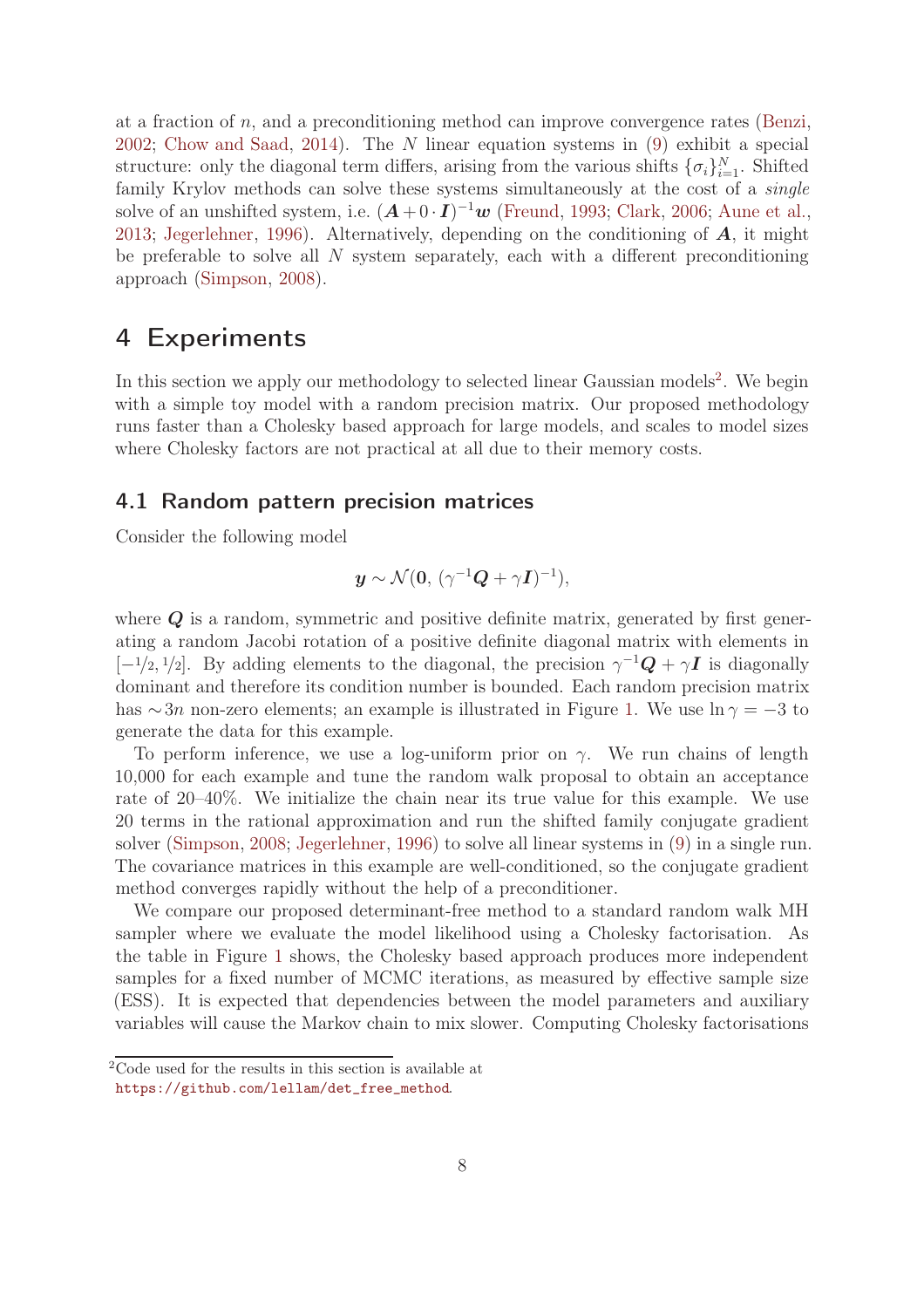<span id="page-8-0"></span>requires more time per iteration and scales worse with problem size, which means that our scheme produces more effective samples per unit time. For  $n \geq 10^5$  a standard laptop doesn't have enough memory to run the Cholesky based scheme at all, while our method scales to much larger problems.

| Matrix size          | $10^{3}$ | $10^{4}$                       | $10^{5}$ | 10 <sup>6</sup> |
|----------------------|----------|--------------------------------|----------|-----------------|
| <b>Standard MCMC</b> |          |                                |          |                 |
| <b>ESS</b>           |          | 1768 1529 NA NA                |          |                 |
| ESS/time             |          | 6.9009 0.0362 NA               |          | <b>NA</b>       |
| Our method           |          |                                |          |                 |
| <b>ESS</b>           |          | 883 543 613 1271               |          |                 |
| ESS/time             |          | 7.6241  0.9460  0.3159  0.0558 |          |                 |

Figure 1 & Table 1: Left: Sparsity pattern of a well conditioned randomly generated  $10^3 \times$  $10^3$  matrix. **Right:** Comparison of MCMC efficiency for  $\ln \gamma = -3$  for a number of different sized matrices.

## 4.2 Sparse covariances for spatial modelling of anti-social crime data

We begin by applying our method to model the spatial distribution of anti-social criminal activity in London, using count data obtained from the UK government website. Logcrime-rates were calculated for each Lower Layer Super Output Area (LSOA), defined as number of crimes divided by LSOA population, and each crime-rate was assigned to the central location of the LSOA. After pre-processing, our dataset consists of 4,826 logcrime-rates, one for each region. LSOA data was obtained from the Office of National Statistics. Figure [2](#page-9-0) (top) illustrates the dataset.

The classical geostatistical model [\(Gelfand et al.](#page-13-10), [2010\)](#page-13-10), decomposes observations (here one-dimensional) of a spatial stochastic process at locations  $s \subseteq \mathbb{R}^2$  as  $y(s) =$  $\mu(\mathbf{s}) + \eta(\mathbf{s}) + \epsilon(\mathbf{s})$ , where  $\mu(\mathbf{s})$  is a deterministic mean function,  $\eta(\mathbf{s})$  is a continuous zero-mean stochastic process and  $\epsilon(s)$  is white noise.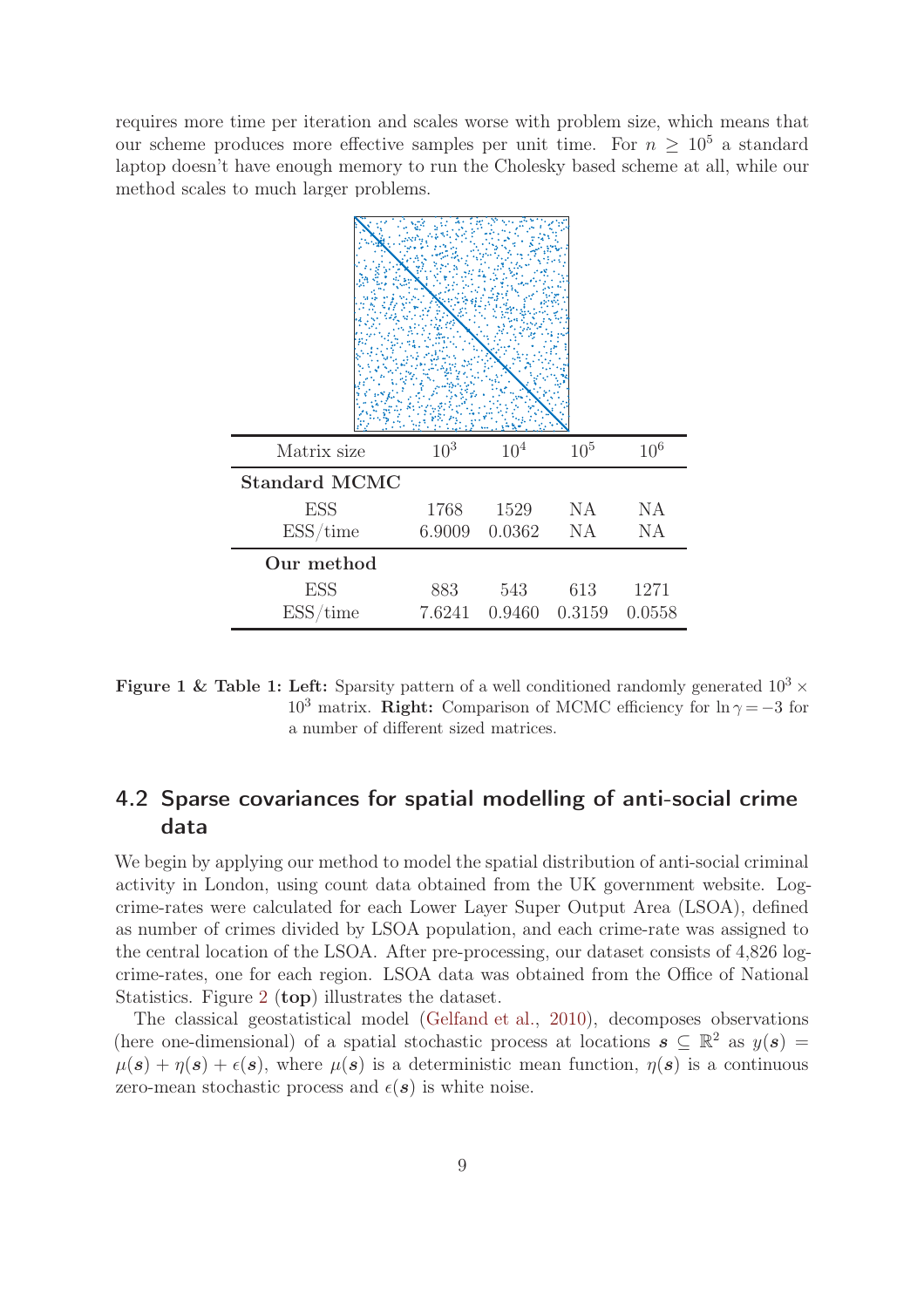<span id="page-9-0"></span>

Figure 2: Top: Crime dataset showing log-crime-rate for reported anti-social crimes. Left: Comparison of MCMC efficiency of standard MCMC and the proposed method.

Our choice of mean function  $\mu(\mathbf{s})$  is  $\mu(\mathbf{s}) = \beta_0 + \sum_{h=1}^5 \beta_h \exp\left\{-\frac{1}{2\sigma^2}\right\}$  $\frac{1}{2\sigma_h^2}\Big\|\boldsymbol{s}-\boldsymbol{s}_h\Big\|$ 2  $\binom{2}{2}$ , where the constant  $\beta_0$  represents the background crime-rate and the radial basis functions capture the general trend of an increase in crime in built-up areas. The five coefficients  $\{\beta_h\}_{h=1}^5$  are held fixed at their maximum-likelihood values, after fitting a linear regression model. The radial basis functions are centred at  $s<sub>h</sub>$  found using the k-means algorithm and the scaling  $\sigma_h$  is set equal to the smallest pairwise distance between the  $s_h$ . Centering the GP around the linear combination of basis functions focusses the model's attention on deviations from the general trend. The stochastic process  $\eta(s)$  is expected to capture localised crime 'hot-spots'. Those tend to only influence surrounding neighbourhoods – a phenomenon that can be appropriately modelled with a compactly supported Wendland kernel [\(Rasmussen and Williams](#page-14-1), [2006\)](#page-14-1):

$$
k_{\boldsymbol{\theta}}(\boldsymbol{x}_i, \boldsymbol{x}_j) = s^2 \left(1 - \frac{\|\boldsymbol{x}_i - \boldsymbol{x}_j\|_2}{l}\right)_+^4 \left(\frac{4\|\boldsymbol{x}_i - \boldsymbol{x}_j\|_2}{l} + 1\right).
$$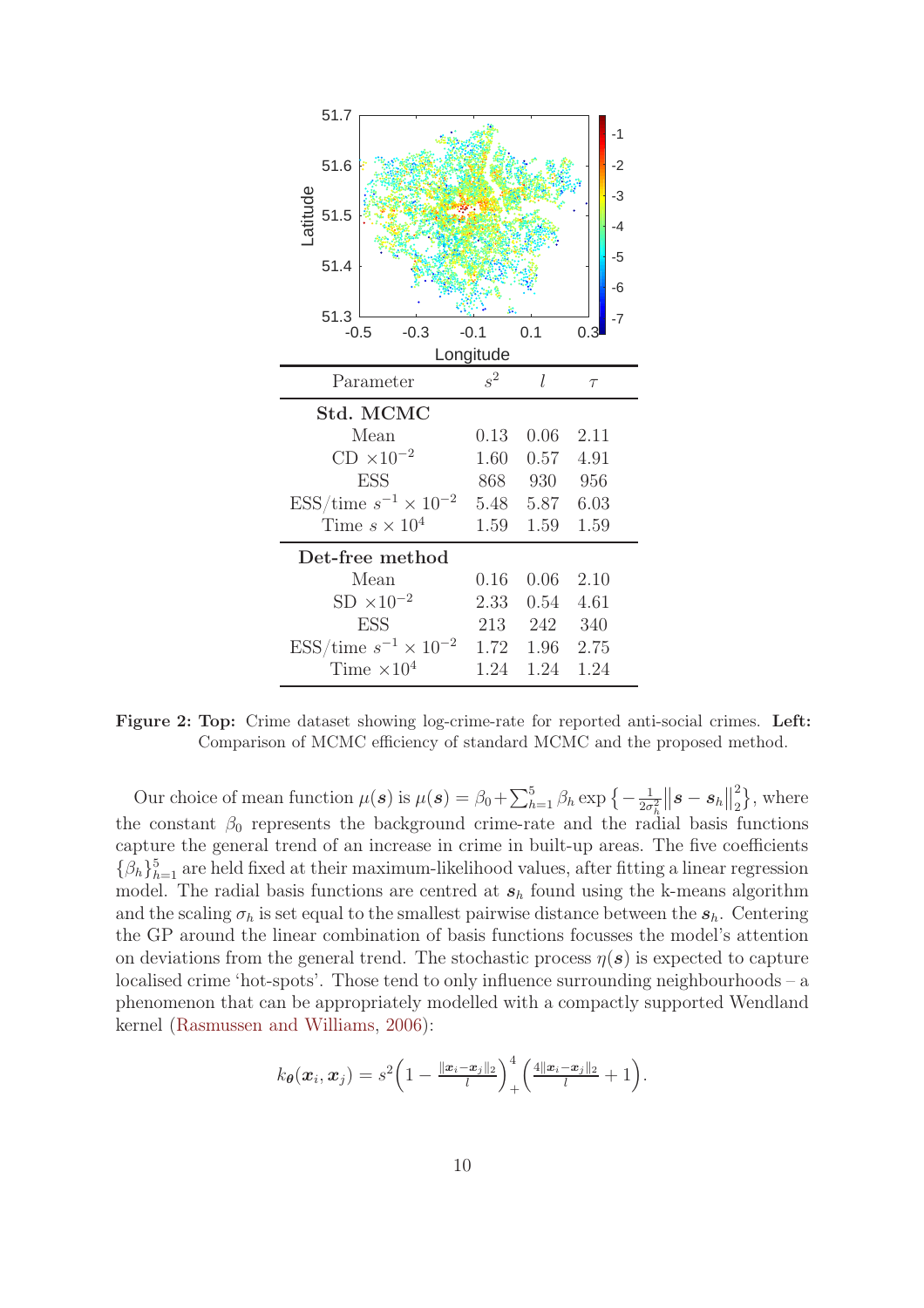We use independent weakly informative log-normal priors on  $p(\tau)$ ,  $p(s)$  and  $p(l)$ . The posterior over all unknown parameters  $\boldsymbol{\theta} = (\tau, s, l)$  is then

$$
p(\tau, s, l | \mathbf{y}) \propto p(\mathbf{y} | \boldsymbol{\theta}) p(\tau) p(s) p(l).
$$

We explore the posterior using a standard random walk MH both with determinant computations and our proposed augmented scheme. We run chains of length 10,000 with a burn-in of 3,000. The results and predictions are summarized in Figure [2.](#page-9-0) Due to the relatively small size of the dataset, the standard MCMC approach here produces slightly more independent samples per unit time – while our method runs significantly faster, it mixes slower due to the augmented sampling space.

We expect that our determinant-free method will provide more effective samples per unit time on larger systems, with a greater spatial extent. To test that idea we generated  $n=10^4$  data locations from the uniform distribution over  $[-0.5, 0.3] \times [51.25, 51.75]$  and sampled from the predictive distribution with the covariance parameters set to their posterior means. We ran the above procedure for a chain of length 1, 000 and report the results for the model parameter  $s^2$ . The ESS/time measured in  $s^{-1} \times 10^{-4}$ , for standard MCMC and our method was 9.2 and 78.6 respectively. Our method produced an order of magnitude more effective samples per unit time.

## 4.3 Gaussian Markov random field models specified by a whitening matrix

We now present a case where the model's precision matrix is known and is specified by a whitening matrix  $L_{\theta}$ 

<span id="page-10-0"></span>
$$
L_{\theta}x = w, \quad w \sim N(0, I), \tag{10}
$$

$$
Q_{\theta} = L_{\theta}^T L_{\theta},\tag{11}
$$

This general setting is applicable for several models of interest, such as stochastic partial differential equation models discussed in [Kaipio and Somersalo](#page-14-13) [\(2006](#page-14-13)); [Lindgren et al.](#page-14-2) [\(2011](#page-14-2)). In this case, the GMRF has sparse precision  $Q_{\theta} = \Sigma_{\theta}^{-1}$  $\bar{\theta}^1$ , and the latent process in [\(2\)](#page-3-2) is  $x \sim \mathcal{N}(\mu_{\theta}, Q_{\theta}^{-1})$ . We may simulate from the centered latent process by drawing white noise and solving the sparse linear system in  $(10)$ ; the Krylov methods that raise concerns over conditioning are not required in this case. The covariance of the marginal likelihood in [\(3\)](#page-3-0) is  $S_{\theta} = \tau^{-1}I + A Q_{\theta}^{-1}A^{T}$ , which is not necessarily sparse. To evaluate the marginal likelihood without having to work with non-sparse matrices we can use the matrix inversion lemma:

<span id="page-10-1"></span>
$$
\ln p(\mathbf{y}|\theta) = \frac{1}{2} \left\{ \ln |\mathbf{Q}_{\theta}| + n \ln \tau - \ln |\mathbf{Q}_{\theta} + \tau \mathbf{A}^{\top} \mathbf{A}| - \tau \mathbf{y}^{\top} \mathbf{y} + \tau^2 \mathbf{y}^{\top} \mathbf{A} (\mathbf{Q}_{\theta} + \tau \mathbf{A}^{\top} \mathbf{A})^{-1} \mathbf{A}^{\top} \mathbf{y} \right\} + \text{const.}
$$
\n(12)

For moderate scale models, the log-determinants in [\(12\)](#page-10-1) can be evaluated with 2 Cholesky decompositions.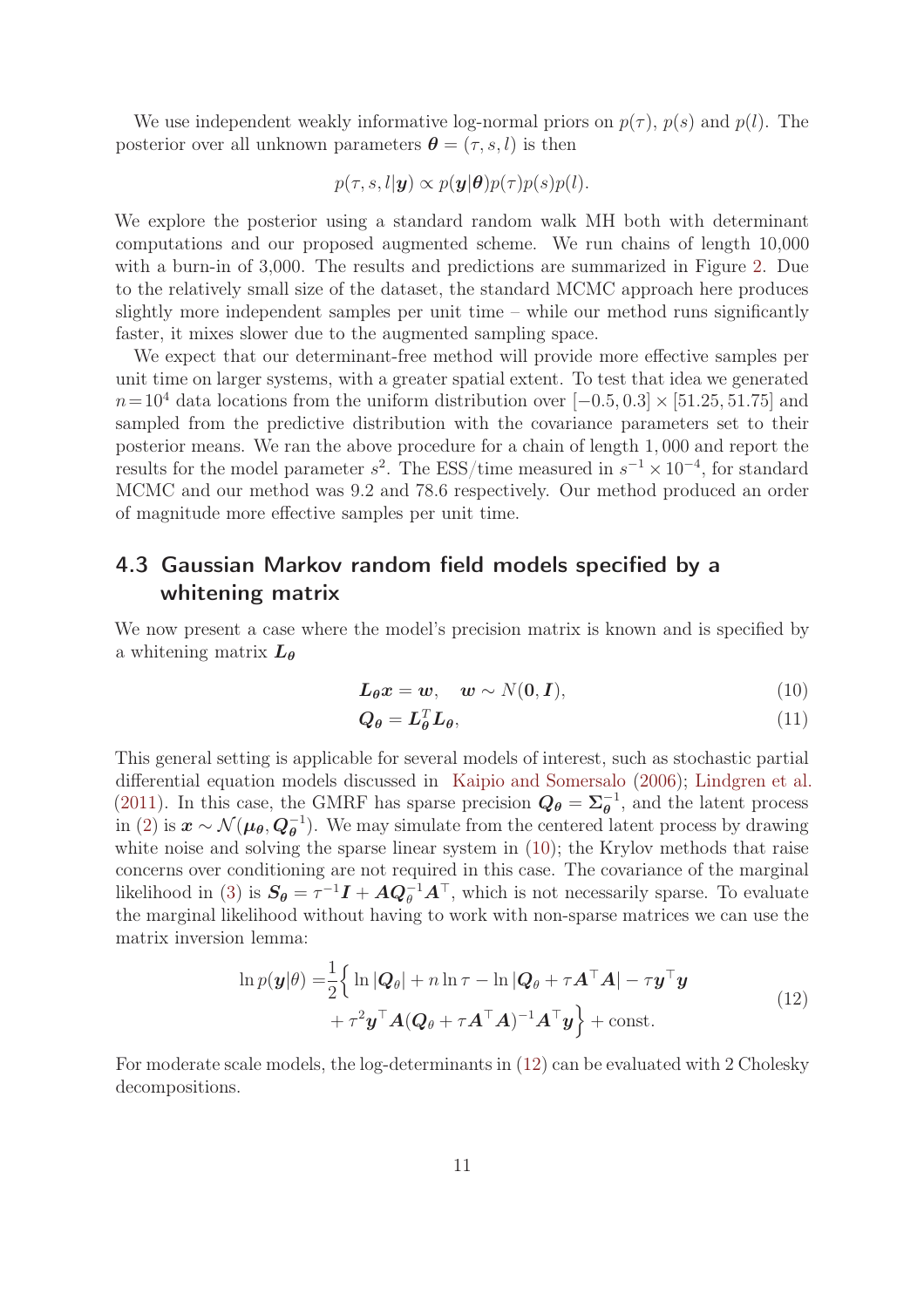In this example, specify the precision by a smooth latent process:  $L_{\theta} = \frac{1}{\gamma}$  $\frac{1}{\gamma} L_D$ , where  $L<sub>D</sub>$  is a discrete approximation of the Laplacian with Dirichlet boundary conditions generated from the mask

$$
\begin{bmatrix} & -1 & \\ -1 & 4 & -1 \\ & -1 & \end{bmatrix}.
$$

We define the latent process over a uniform quadrilateral mesh and consider the cases with  $120 \times 120$  nodes and  $200 \times 200$  nodes, so that  $m = 14,400$  and  $m = 40,000$  for each case, respectively. We generate synthetic datasets of size  $n$  at locations drawn uniformly over  $[0,1]^2$ . The matrix **A** performs linear interpolation to estimate the latent process at the observation locations. We use the values  $\ln \tau = -2$  and  $\ln \gamma = -1$  to generate the true latent process in both cases and the latent process for the  $120 \times 120$  case is presented in Figure [3.](#page-12-0) We perform inference on the marginal posterior for  $\gamma$  and  $\tau$  using log-uniform priors for each.

Our preliminary runs revealed that  $Q_{\theta}$  is poorly conditioned, e.g. the  $120 \times 120$  example had a condition number of  $5.57 \times 10^7$ , which is expected to increase with m. Unlike for models specified by covariance, Krylov methods must be performed directly on the latent process and the observation noise does not help with conditioning as it does for standard GP models. As a result, Krylov methods are expected to require a large number of iterations. In this setting, we make use of the sparse linear system in [\(10\)](#page-10-0), which can be solved using a banded linear system solver.

We again explore the posterior using a standard random walk MH: first with determinant computations, using 2 Cholesky decompositions per iteration; and then with our proposed augmented scheme. We run chains of length 10, 000 and initialize the parameters close to their true values. The results in Figure [3](#page-12-0) show that, for the both examples, our method out-performs the standard MCMC approach in cost per iteration. For large scale problems, our method can outperform standard MCMC in ESS/time, despite the slower mixing caused by adding a larger number of auxiliary variables to the model.

## 5 Discussion

We have shown how to introduce auxiliary random variables to replace the determinant computation arising in Gaussian models whose covariance is specified by unknown model parameters. The Markov chains for our method mix more slowly per iteration than a Cholesky-based approach, due to the additional auxiliary variables, but can be much cheaper per iteration. Our method can be fast because it exploits fast matrix-vector operations, such as for models specified by sparse matrices, and it never creates dense matrices. These properties are particularly beneficial when the Cholesky decomposition is prohibitively expensive due to the fill-in, or where the Cholesky decomposition is expensive to obtain.

In practice, latent functions require a degree of smoothness, which forces the smallest eigenvalue in a large system close to zero and can result in a poorly conditioned system. The irony is that a system being poorly conditioned implies that it is almost low rank.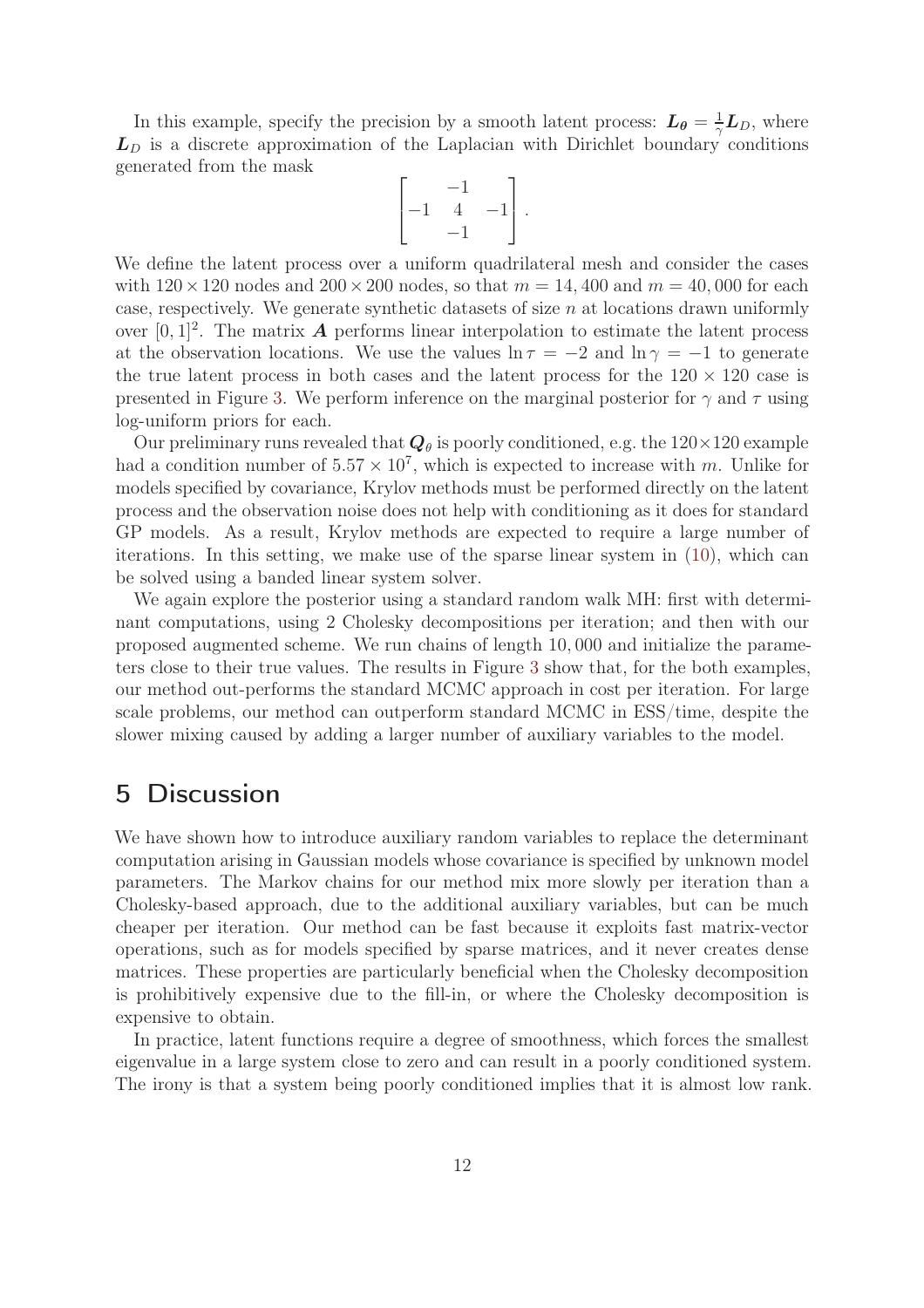<span id="page-12-0"></span>

| Grid            | $120 \times 120$ |              | $200 \times 200$ |              |
|-----------------|------------------|--------------|------------------|--------------|
| Case            | $\ln \tau$       | $\ln \gamma$ | $\ln \tau$       | $\ln \gamma$ |
| <b>Std MCMC</b> |                  |              |                  |              |
| Mean            | $-1.99$          | $-1.05$      | $-1.98$          | $-0.99$      |
| <b>SD</b>       | 0.008            | 0.050        | 0.011            | 0.037        |
| <b>ESS</b>      | 1078             | 1373         | 796              | 1567         |
| ESS/time        | 0.387            | 0.493        | 0.053            | 0.105        |
| Det-free MCMC   |                  |              |                  |              |
| Mean            | $-1.99$          | $-1.05$      | $-1.98$          | $-0.99$      |
| <b>SD</b>       | 0.012            | 0.068        | 0.015            | 0.053        |
| <b>ESS</b>      | 512              | 636          | 414              | 786          |
| ESS/time        | 0.238            | 0.295        | 0.067            | 0.128        |

Figure 3 & Table 2: Left: The true latent process for the  $120 \times 120$  grid. Right: Comparison of the efficiency of standard MCMC and the proposed method for  $120 \times 120$  grid (with 15,000 observations) and  $200 \times 200$  grid (with 10, 000 observations). Observations were drawn at random locations by interpolating the latent process and adding scaled white noise.

Low rank systems are more constrained than an arbitrary process, and so should be less expensive to work with. In our crime example we exploited the low rank structure and worked with a reasonably well conditioned covariance matrix. However, Krylov methods do not work as well with extremely poorly-conditioned precision matrices as found in some GMRFs. In future work we will explore ways to exploit low rank structure more generally, so that our auxiliary variable scheme can focus on exploring the degrees of freedom of the process that have significant posterior uncertainty. We are also exploring applications of the methodology to inverse problems arising in partial differential equation models.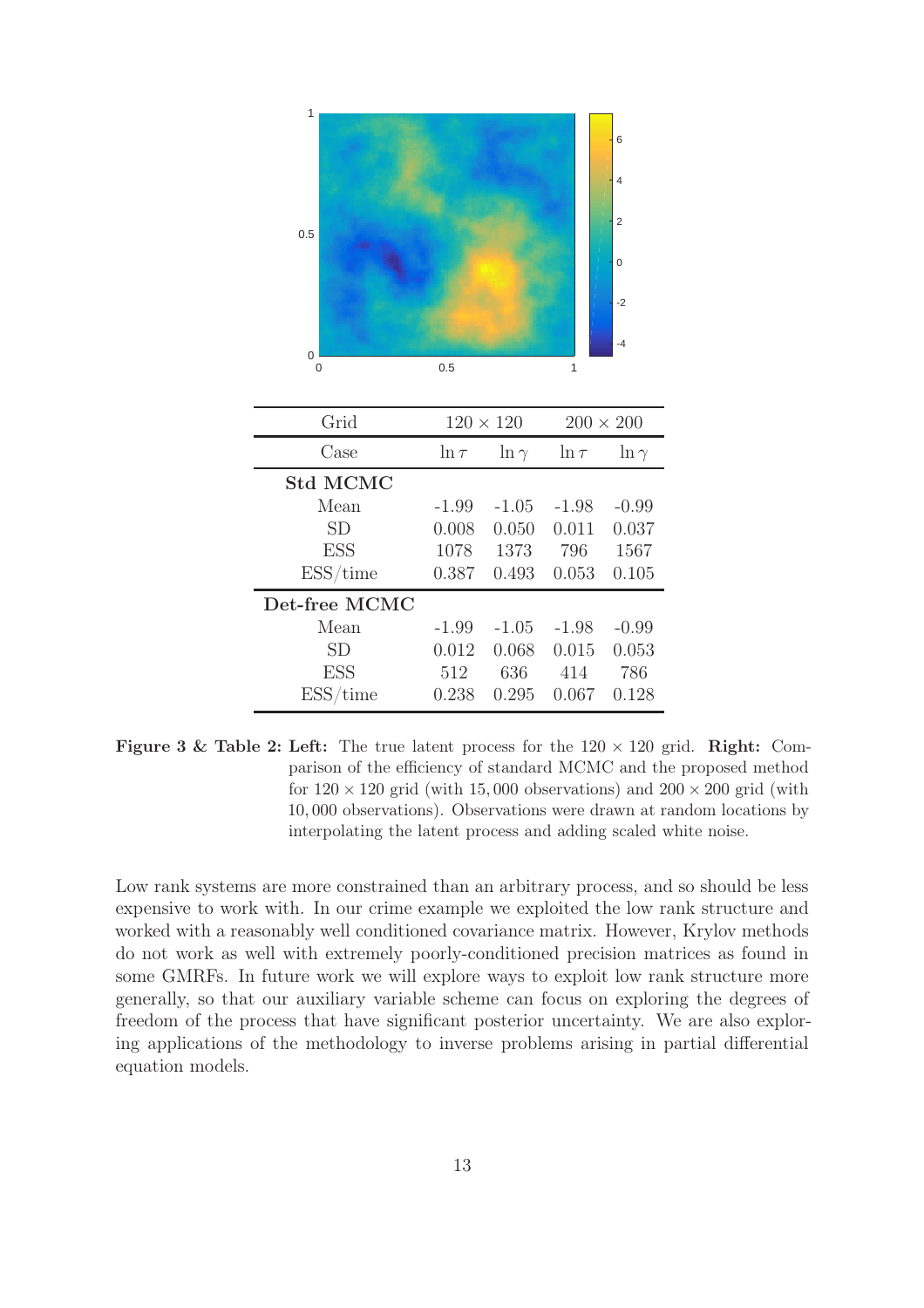# Acknowledgements

L.E. was supported by the EPSRC. H.S. was supported by the Gatsby Charitable Foundation. M.G. was supported by EPSRC [EP/J016934/1, EP/K034154/1, EP/P020720/1] and an EPSRC Established Career Fellowship. This work was conducted when L.E. and I.M. were visiting the Alan Turing Institute, London.

# References

- <span id="page-13-4"></span>C. Andrieu and G.O. Roberts. The pseudo-marginal approach for efficient Monte Carlo computations. The Annals of Statistics, 37(2):697–725, 2009.
- <span id="page-13-3"></span>Mihai Anitescu, Jie Chen, and Michael L Stein. An inversion-free estimating equations approach for gaussian process models. Journal of Computational and Graphical Statistics,  $26(1):98-107$ ,  $2017$ .
- <span id="page-13-0"></span>Erlend Aune, Jo Eidsvik, and Yvo Pokern. Iterative numerical methods for sampling from high dimensional Gaussian distributions. Statistics and Computing, 23(4):501– 521, 2013.
- <span id="page-13-1"></span>Erlend Aune, Daniel P Simpson, and Jo Eidsvik. Parameter estimation in high dimensional Gaussian distributions. Statistics and Computing, 24(2):247–263, 2014.
- <span id="page-13-2"></span>Zhaojun Bai, Gark Fahey, and Gene Golub. Some large-scale matrix computation problems. Journal of Computational and Applied Mathematics, 74(1):71–89, 1996.
- <span id="page-13-7"></span>Michele Benzi. Preconditioning techniques for large linear systems: a survey. Journal of Computational Physics, 182(2):418–477, 2002.
- <span id="page-13-8"></span>Edmond Chow and Yousef Saad. Preconditioned krylov subspace methods for sampling multivariate gaussian distributions. *SIAM Journal on Scientific Computing*, 36(2): A588–A608, 2014.
- <span id="page-13-6"></span>Michael Andrew Clark. The rational hybrid Monte Carlo algorithm. In Proceedings from Lattice, 2006. arXiv:hep-lat/0610048.
- <span id="page-13-5"></span>Maurizio Filippone and Mark Girolami. Pseudo-marginal Bayesian inference for Gaussian processes. IEEE Transactions on Pattern Analysis and Machine Intelligence, 36 (11):2214–2226, 2014.
- <span id="page-13-9"></span>Roland W Freund. Solution of shifted linear systems by quasi-minimal residual iterations. Numerical Linear Algebra, pages 101–121, 1993.
- <span id="page-13-10"></span>Alan E Gelfand, Peter Diggle, Peter Guttorp, and Montserrat Fuentes. Handbook of Spatial Statistics. CRC press, 2010.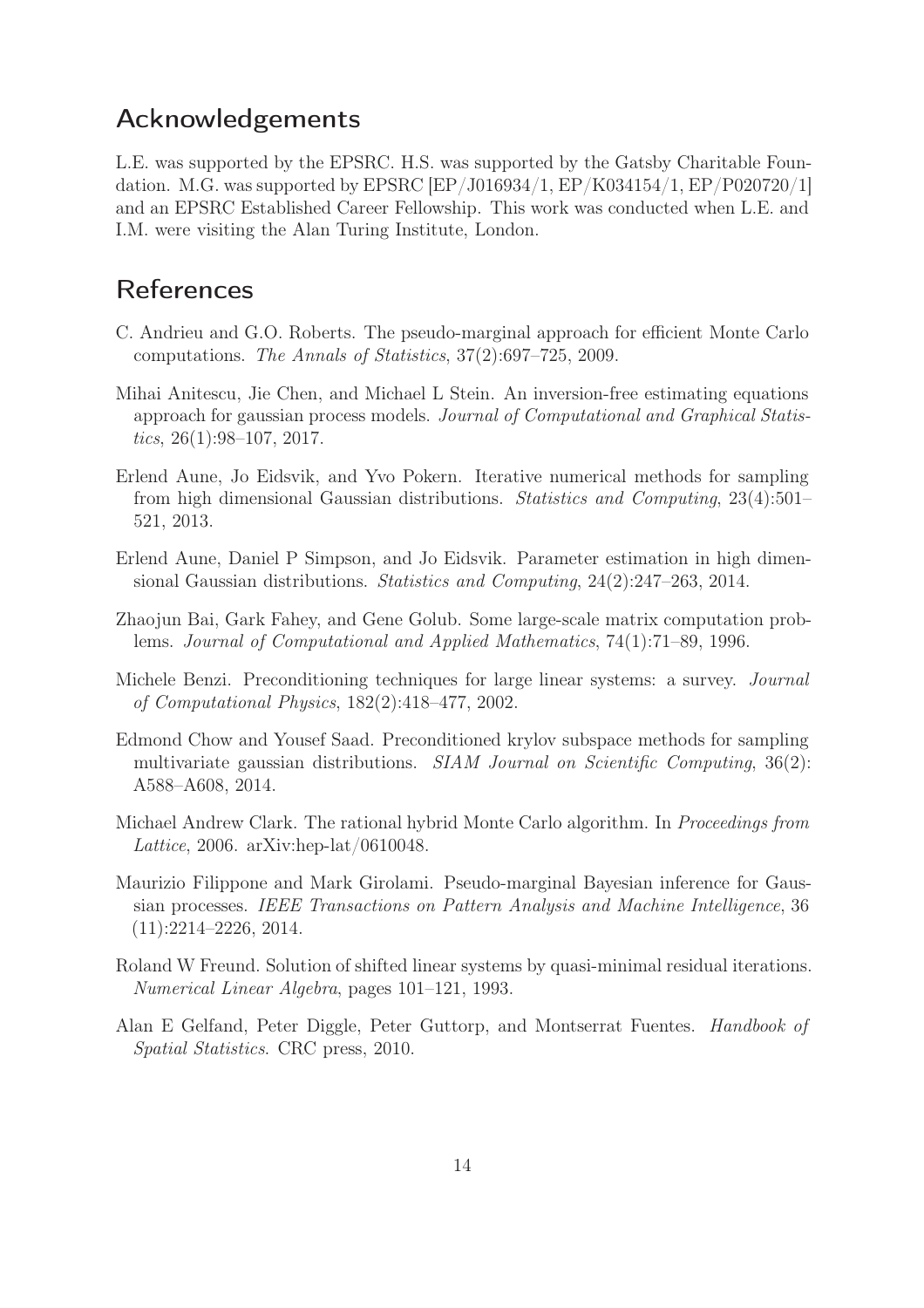- <span id="page-14-12"></span>Nicholas Hale, Nicholas J Higham, and Lloyd N Trefethen. Computing  $A^{\alpha}$ ,  $log(A)$  and related matrix functions by contour integrals. SIAM Journal on Numerical Analysis, 46(5):2505–2523, 2008.
- <span id="page-14-7"></span>Insu Han, Dmitry Malioutov, and Jinwoo Shin. Large-scale log-determinant computation through stochastic Chebyshev expansions. arXiv preprint arXiv:1503.06394, 2015.
- <span id="page-14-5"></span>Nicholas J Higham and Lijing Lin. Matrix functions: A short course. Matrix Functions and Matrix Equations, 19:1–27, 2013.
- <span id="page-14-10"></span>Pierre E Jacob, Alexandre H Thiery, et al. On nonnegative unbiased estimators. The Annals of Statistics, 43(2):769–784, 2015.
- <span id="page-14-4"></span>Beat Jegerlehner. Krylov space solvers for shifted linear systems, 1996. arXiv:heplat/9612014.
- <span id="page-14-13"></span>Jari Kaipio and Erkki Somersalo. Statistical and computational inverse problems, volume 160. Springer Science & Business Media, 2006.
- <span id="page-14-6"></span>AD Kennedy. Approximation theory for matrices. Nuclear Physics B-Proceedings Supplements, 128:107–116, 2004.
- <span id="page-14-2"></span>Finn Lindgren, Håvard Rue, and Johan Lindström. An explicit link between Gaussian fields and Gaussian Markov random fields: the stochastic partial differential equation approach. Journal of the Royal Statistical Society: Series B (Statistical Methodology), 73(4):423–498, 2011.
- <span id="page-14-9"></span>A.M. Lyne, M. Girolami, Y. Atchade, H. Strathmann, and D. Simpson. On Russian roulette estimates for Bayesian inference with doubly-intractable likelihoods. Statistical Science, 30(4):443–467, 2015.
- <span id="page-14-0"></span>Jakob H Macke, Lars Buesing, John P Cunningham, M Yu Byron, Krishna V Shenoy, and Maneesh Sahani. Empirical models of spiking in neural populations. In Advances in Neural Information Processing Systems, volume 24, pages 1350–1358, 2011.
- <span id="page-14-8"></span>Iain Murray and Ryan Prescott Adams. Slice sampling covariance hyperparameters of latent Gaussian models. In Advances in Neural Information Processing Systems, volume 23, pages 1723–1731, 2010.
- <span id="page-14-3"></span>Joaquin Quiñonero-Candela and Carl Edward Rasmussen. A unifying view of sparse approximate Gaussian process regression. Journal of Machine Learning Research, 6 (Dec):1939–1959, 2005.
- <span id="page-14-1"></span>Carl Edward Rasmussen and Chris Williams. Gaussian processes for machine learning. MIT Press, 2006.
- <span id="page-14-11"></span>Jeffrey S Rosenthal et al. Optimal proposal distributions and adaptive MCMC. Handbook of Markov Chain Monte Carlo, pages 93–112, 2011.